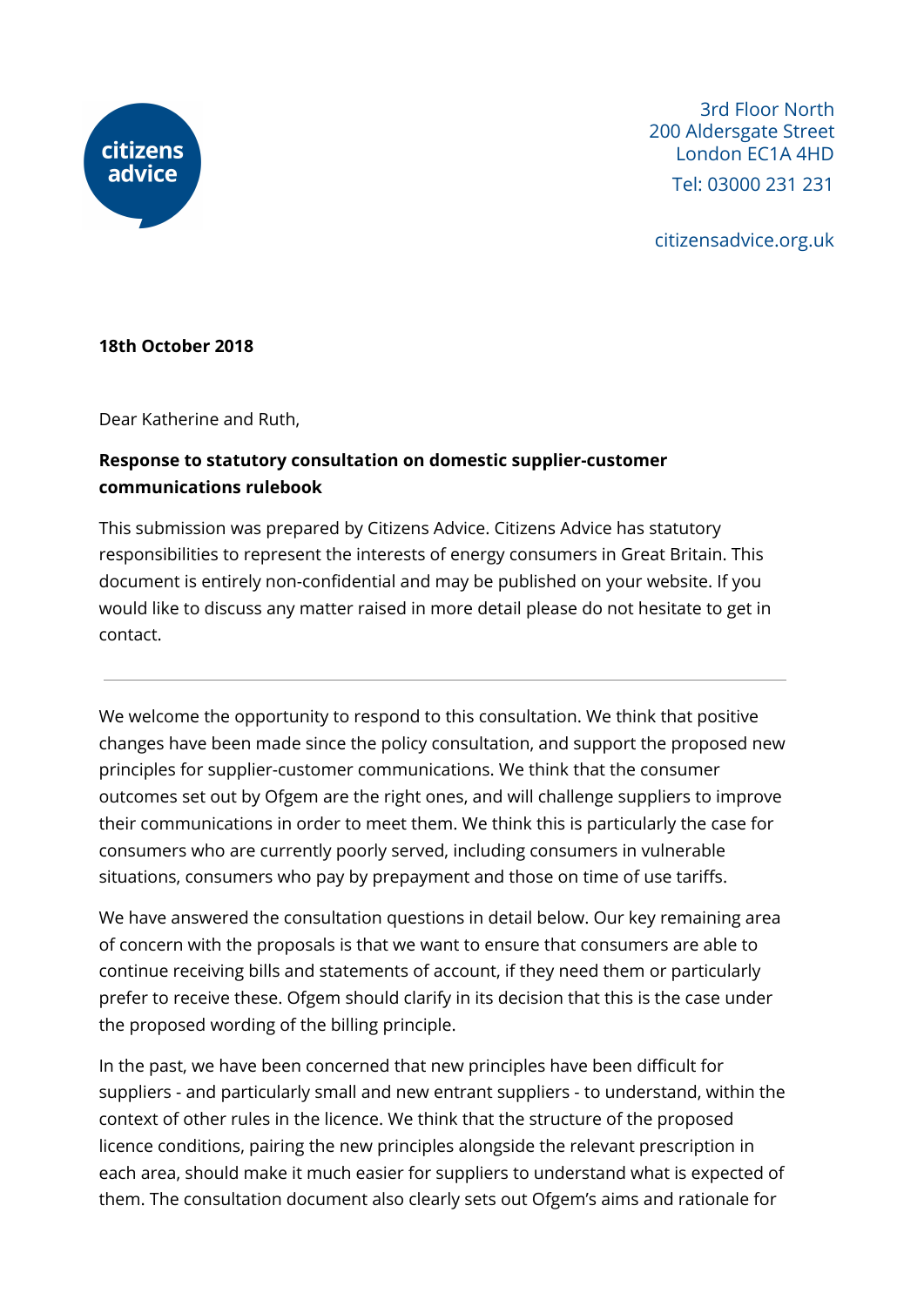the changes. We hope that the final decision document is equally clear, to act as a resource for suppliers to best understand the structure and content of the principles.

This work marks the conclusion of the Future Retail Regulation workstream. We have supported the transition to more principles-based rules, in order to allow more innovation and achieve better consumer outcomes. However, we are concerned that these are not always being followed, or having the impact that we might have anticipated.

We have written previously of our concern that tools on some supplier websites are inadequate to enable consumers to make informed choices.<sup>1</sup> We are also concerned that the move to principle based rules in relation to tariff distinguishability has made it more difficult for consumers to choose between a broad range of suppliers in some instances. $2$  And we have engaged with Ofgem about the emergence of online-only suppliers, which we think fail to provide complete, fit-for-purpose customer service arrangements, in line with the Standards of Conduct.

We strongly support Ofgem's statement that 'it would not be acceptable for suppliers to use these proposed rule changes to reduce the quality of their service.' A strong monitoring and compliance framework is vital to ensuring this outcome is avoided across the areas where principles have been introduced in the past few years.

We therefore welcome Ofgem's commitment to provide greater detail on its monitoring of supplier performance at a later point, and an overview of the new arrangements should ideally form part of the decision document. This should focus on the areas of greatest risk, which we consider to be communications to time of use tariff, prepayment and standard variable tariff customers.

Monitoring is just the first step. When issues are identified, Ofgem must take prompt compliance action where appropriate. We support Ofgem's new approach in being more transparent about the opening of compliance cases, as this could help other suppliers identify and address their own compliance issues more quickly. The upcoming licensing review will also represent an opportunity for Ofgem to look again at its compliance tools. We would support the introduction of new rules to ensure suppliers have to provide more information upfront about how they plan to meet the required customer outcomes.

We also think that, in respect of customer communications, there are some important areas that have been out of scope, which may make the reforms less effective than

1[https://wearecitizensadvice.org.uk/to-get-a-fair-deal-on-energy-people-need-accurate-price](https://wearecitizensadvice.org.uk/to-get-a-fair-deal-on-energy-people-need-accurate-price-comparisons-bd5e5443283d)[comparisons-bd5e5443283d](https://wearecitizensadvice.org.uk/to-get-a-fair-deal-on-energy-people-need-accurate-price-comparisons-bd5e5443283d)

#### **Chief Executive Gillian Guy Patron HRH The Princess Royal**

Citizens Advice is an operating name of the National Association of Citizens Advice Bureaux

<sup>&</sup>lt;sup>2</sup> Forthcoming research. More details can be shared privately.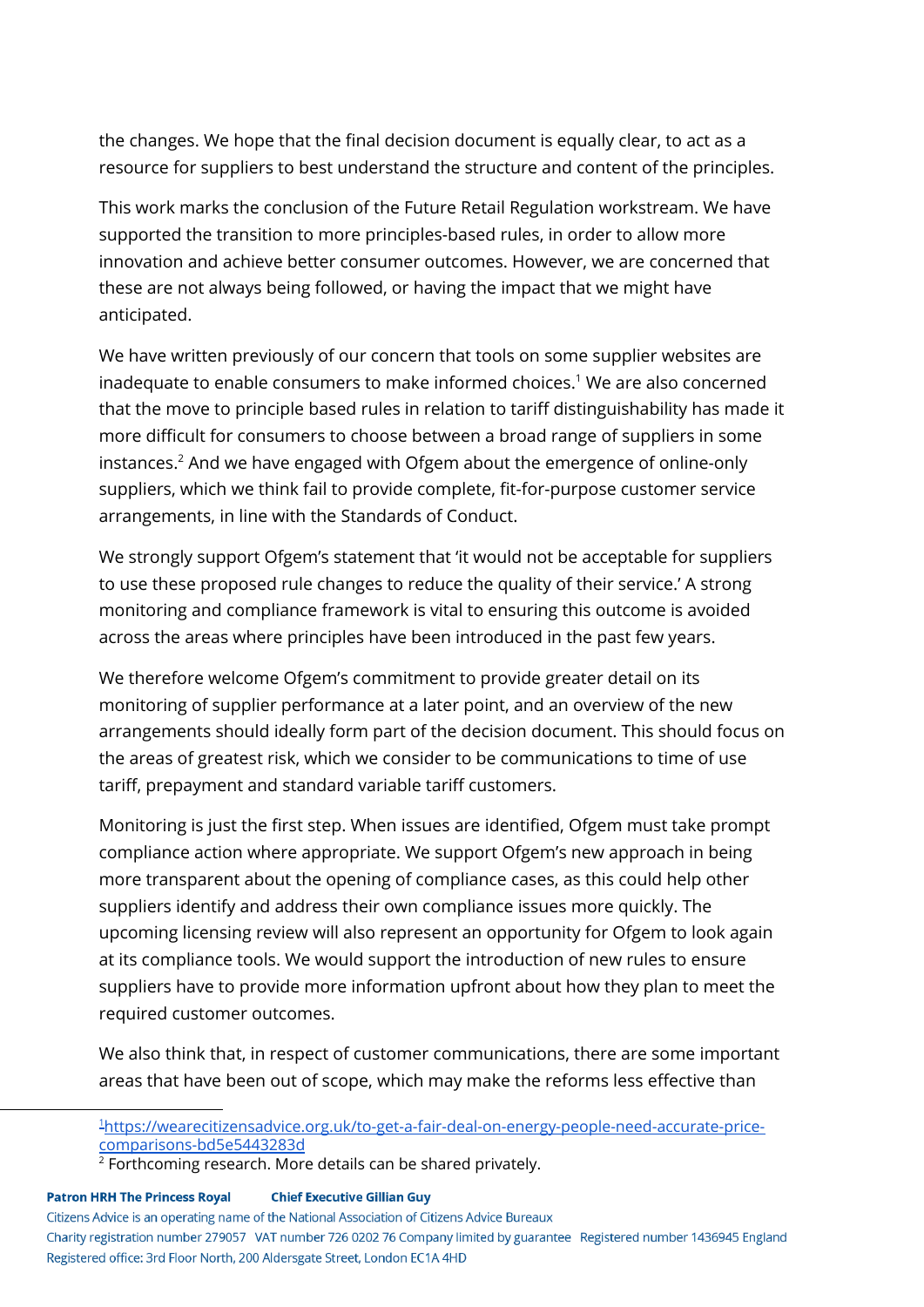they otherwise would be. We think the time is right to review the customer journey for complaints in energy, including the Complaint Handling Standards. We are concerned that there is no longer a shared understanding of these rules across industry, which threatens the viability of the complaints framework.

Yours sincerely,

#### Alexander Belsham-Harris

Senior Policy Researcher, Citizens Advice

#### **Our views on cross-cutting features of the proposals**

Ahead of the detailed consultation questions we have set out our view on some of the cross-cutting features that Ofgem identify in the consultation.

#### 'Providing' information

We strongly support Ofgem's view that suppliers must 'provide' this information to their customers - not simply 'make it available'. This will ensure that suppliers actively notify customers about new information, in ways that they will pay attention to, rather than quietly uploading it to their website.

We think that in some circumstances suppliers should be expected to go further. For example, they should be able to monitor if a consumer has failed to check their online bill or communication about tariff changes. Suppliers should use this information to assess whether their notifications are achieving the right impact, and should consider whether it is appropriate to send further prompts to the consumer, taking account of customer vulnerability and characteristics. Similar steps are already taken by some companies in the banking sector.

#### 'Form' of communications

We support Ofgem's definition of 'form', which includes both how the information is provided (eg verbally, hard copy etc) and the layout (font size, graphics etc). This has a clear link to vulnerability, as some consumers will need these communications in a way that is accessible for them. We have written previously that we think consumers should be able to receive paper communications without paying significant extra costs.<sup>3</sup> We also support Ofgem's view that suppliers will need to provide information verbally in some cases, to meet the needs of some vulnerable consumers. We think it is important that all suppliers have good quality telephone services for this purpose.

<sup>3</sup> <https://wearecitizensadvice.org.uk/digital-by-default-e91f6711927>

#### **Patron HRH The Princess Royal Chief Executive Gillian Guy**

Citizens Advice is an operating name of the National Association of Citizens Advice Bureaux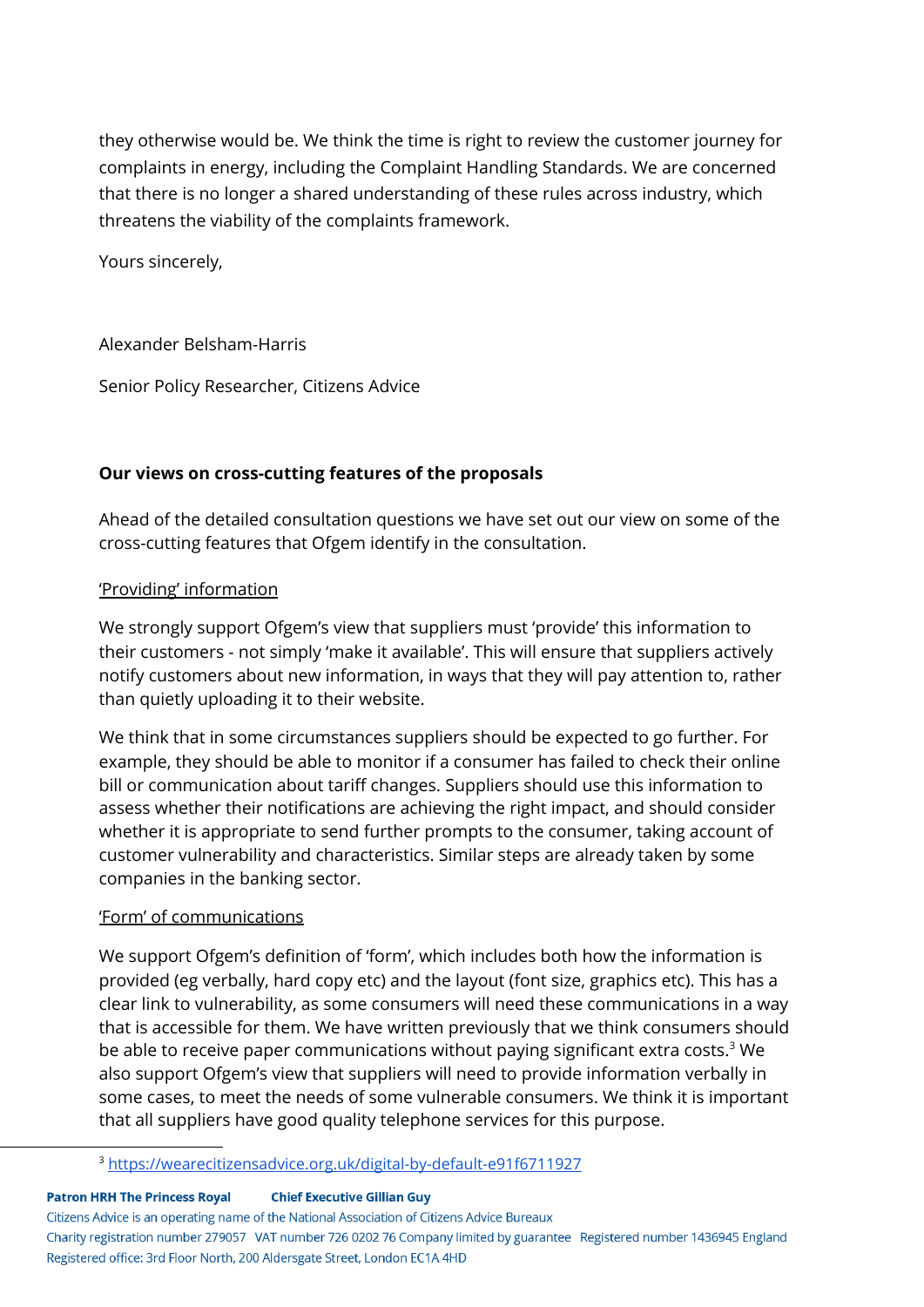## Taking account of preferences

We were previously concerned by comments from some stakeholders that they might seek to reduce communications almost entirely, based on customer preferences. We therefore strongly support Ofgem's view that the obligation to achieve the consumer outcomes defined in the principles is absolute. We think the proposed phrasing that suppliers should take preferences into account 'where appropriate' is clear that these cannot prevent the achievement of the outcome, or override needs based on the customer's characteristics. Similarly, this should protect suppliers from having to comply with consumer preferences that may not be practical - for example, if a consumer requested daily billing.

## Structure of the new rules

In order for these rules to be successfully implemented they must be straightforward and easy for suppliers to understand. We therefore support Ofgem's view that each principle - and associate prescription - should be gathered in a single licence condition, as much as possible. This should make the new rules straightforward to locate and understand.

We are aware that there may be new EU rules, containing new prescriptive elements, which may apply in Great Britain during a transition period as we exit the European Union. Ofgem should ensure that the structure of the new licence conditions allows for new rules to be added in a coherent manner.

## **Question 1: Do you consider that a direction is required to enable suppliers to make changes to existing fixed-term contracts, so that those customers can benefit from our rule changes sooner? If yes, please provide suggestions for how the scope of the direction should be drafted to achieve our policy intent (set out in paragraphs 2.37-2.41 of this document).**

We do not have clear evidence on the need for a direction. Suppliers should be able to change their terms and conditions for new contracts in anticipation of the rule changes. And as the majority of fixed term contracts are a year long it should only take a number of months after the rule change for most affected consumers to be on new terms and conditions regardless. We recognise that this may not be the case for some consumers on contracts of more than one year.

If Ofgem proceeds with a direction we support the proposed consumer options of accepting the changes, rejecting them and remaining on current terms, or leaving the supplier without exit fees. We would expect the notice period for the changes to be 30 days, in line with the conditions that were in place when the consumer agreed the contract. 4

#### **Patron HRH The Princess Royal Chief Executive Gillian Guy**

Citizens Advice is an operating name of the National Association of Citizens Advice Bureaux

<sup>4</sup> Supply Licence Condition 23.4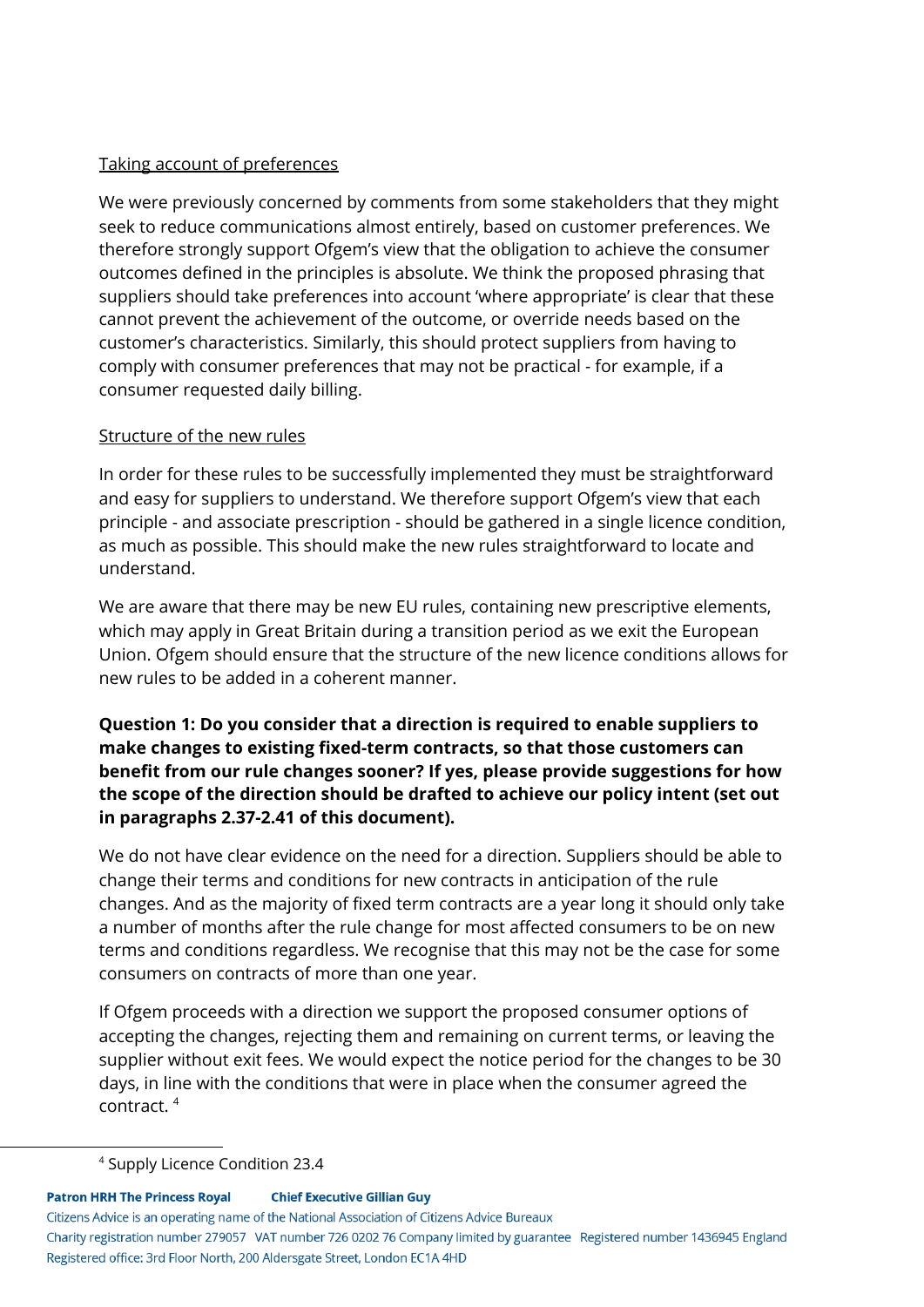## **Question 2: Are there any other consequential amendments to the licences that we haven't proposed in annexes 1-2 that you consider would be needed in light of our proposed changes?**

We have not identified any further consequential amendments to the licences that are required.

## **Question 3: Do you agree that our proposals reflect our policy intent relating to encouraging and enabling engagement?**

We broadly support the proposals in relation to the encouraging and enabling engagement principle. The new structure of the principle - with the overarching consumer engagement objective - is clear. The new definition and requirements related to Key Prompt Points are also clearer about the expectations of Ofgem, and set a good minimum backstop protection for consumers on variable tariffs and prepayment meters, who may otherwise receive fewer communications. We support the requirement that certain contract changes will be automatically defined as Key Prompt Points.

We think that the naming of the first part of the principle should be amended to 'continuing to make informed tariff *and consumption* choices'. We think that this better expresses the intent of the principle: to help consumers understand both the features of their tariff necessary to consider switching tariff/supplier, and to choose how to maximise the benefit of the existing tariff by altering their consumption.

This emphasis is particularly important given our concerns about the quality of the information, tools and services provided to legacy time of use customers to help them manage their consumption. $5$  A key mark of the effectiveness of the new principles will be how suppliers improve their communications for these consumers. We will shortly write to suppliers to ask them what the changes they plan to take to achieve the outcomes required in the new principles. These customers should also be a key area for Ofgem's monitoring.

We support Ofgem's view that the principle should not mean suppliers always recommend reductions in energy usage, or changes to the time of energy usage, especially where this could be harmful to consumers. This will be an important part of the consideration suppliers must make based on the consumer's characteristics, tariff features and, where appropriate, preferences.

We have a minor query over the proposed prescriptive requirements related to the Cheapest Tariff Message. While the proposed definition at SLC 31F.15 (electricity) / 31F.15 (gas) is clear where there is a Relevant or Alternative Cheapest Tariff is available, it is less so about what suppliers should do where this is not the case. For example, if there is no cheaper tariff available, should the supplier have a message to tell the consumer that this is the case, or is it acceptable to have no message at all? This is

<sup>5</sup> False [Economy](https://www.citizensadvice.org.uk/Global/CitizensAdvice/Energy/False%20Economy%20(LToU%20tariffs%20and%20restricted%20meters%20report)%20-%20draft%202%20(2).pdf) (2018)

**Patron HRH The Princess Royal Chief Executive Gillian Guy** 

Citizens Advice is an operating name of the National Association of Citizens Advice Bureaux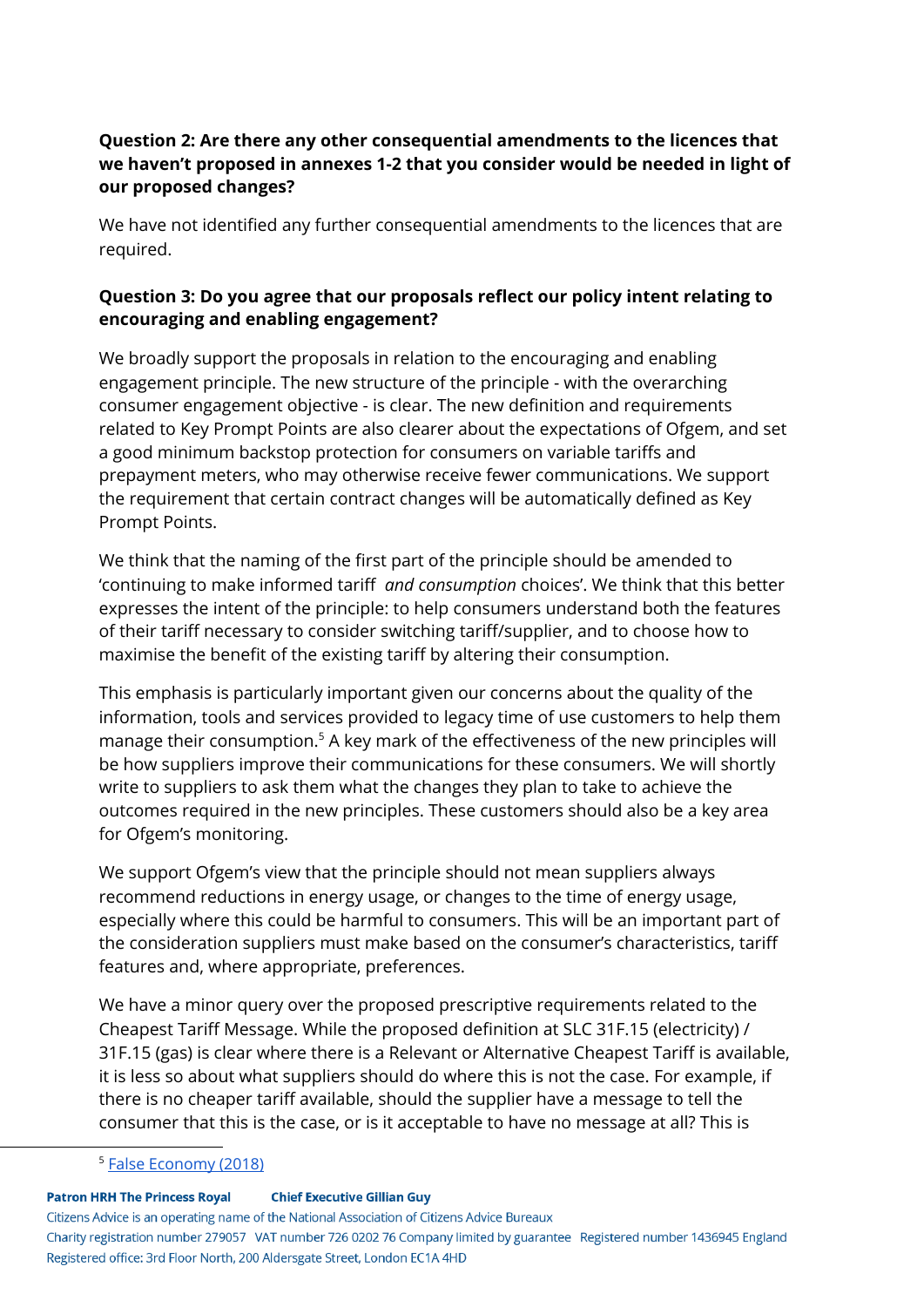likely to be the case at quite a lot of new and smaller suppliers, many of whom enter the market offering only one tariff and so will not have a cheaper tariff to inform the consumer about. Ofgem should clarify its intentions for these circumstances.

## **Question 4: What are your views on our proposal (set out in paragraphs 3.35- 3.36) to move the rules around engagement prompts into a direction separate from the supply licences?**

We think there are some benefits to this proposal. Ofgem's trials have already identified some prompts to engage which may be effective for certain groups of consumers. We would not want to see implementation of new measures unnecessarily delayed, especially given the length of the trials process itself, as this would delay the consumer benefit of these changes.

Our concerns regarding the proposal would be that suppliers may be more likely to miss the existence of a direction. Previous experience has shown that suppliers have been less aware of rules outside the licence, such as the Complaint Handling Standards or Guaranteed Standards. This risk could be mitigated by referencing the direction in the licence and/or Ofgem's licence guidance documents.

We would want assurance that Ofgem would consult on the direction and any subsequent changes to it - particularly in regards to wider aspects of the policy which had not been tested during the trial. This could include issues around implementation costs, or data privacy implications. We would also expect Ofgem to consult if the Cheapest Tariff Message were replaced, rather than remaining alongside any new prompts. We are not currently aware of evidence that would lead to the removal of the Cheapest Tariff Message, and we continue to think it is an effective prompt for consumer engagement.

## **Question 5: Do you agree that our proposals reflect our policy intent relating to assistance and advice information?**

We strongly support Ofgem's view that there is value to an assistance and advice principle that sets clear expectations of the outcomes that suppliers must achieve in this area.

We support the changes that Ofgem has made to split the principle in two, better reflecting that some of the information is likely to be more relevant and effective if provided at particular points, based on the circumstances of that consumer. We support the use of the language 'as appropriate in the circumstances' in SLC 31G.2 to achieve this intent.

Suppliers will be required to provide information to signpost consumers to the Citizens Advice consumer service, which provides dedicated, specialist energy advice under SLC 31G.1. However, we would expect suppliers may also signpost consumers to the wider Citizens Advice service (ie the network of local offices affiliated with Citizens Advice and

Citizens Advice is an operating name of the National Association of Citizens Advice Bureaux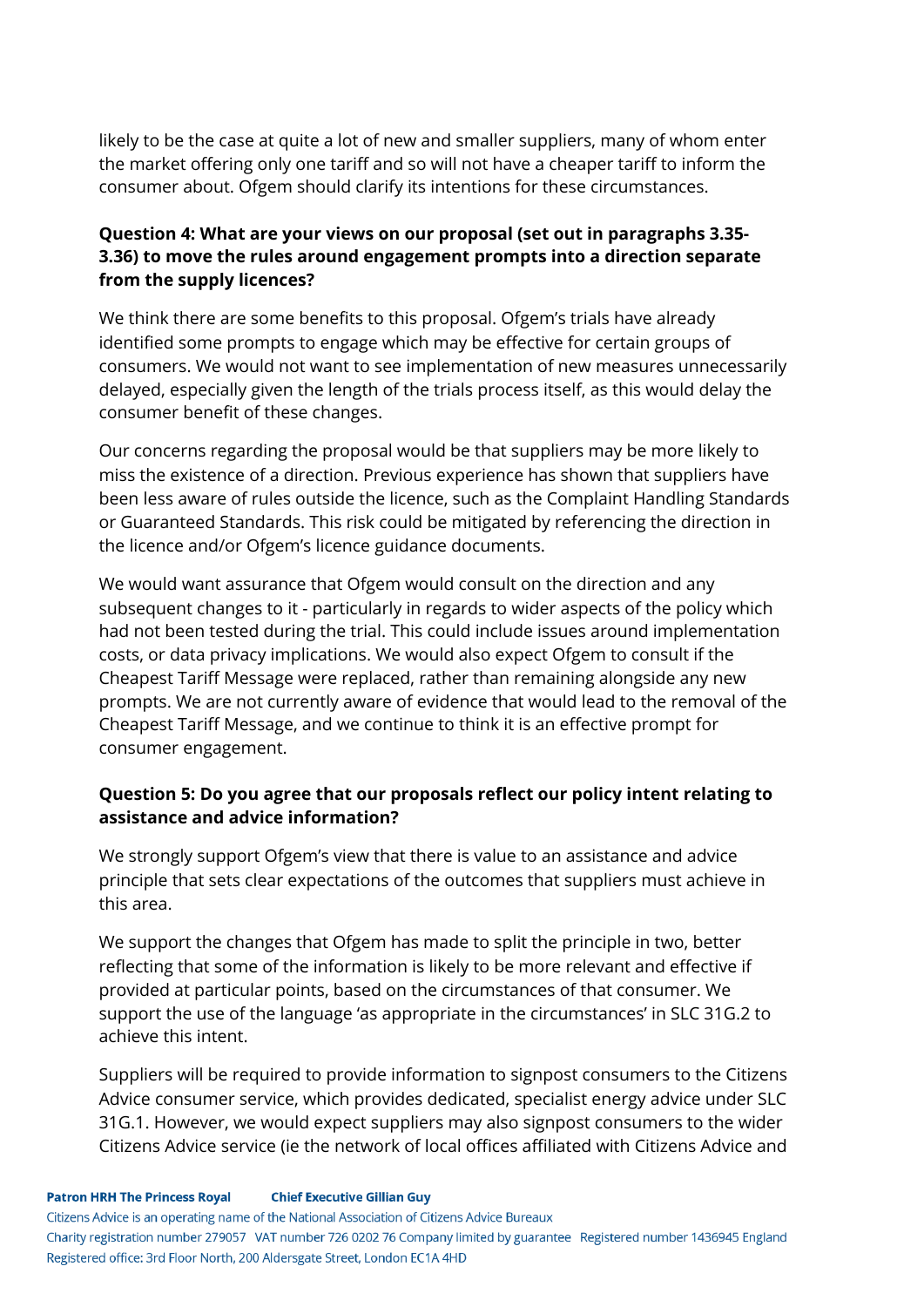Citizens Advice Scotland) where this is appropriate to achieve the objective in SLC 31G.2 (b). And there will be ongoing prescriptive rules to provide information about our service on Bills and statements of account, or annually where these are not sent.

We currently provide guidance on signposting to our service, and have run a number of audits to understand how effectively suppliers are doing this in practice.<sup>6</sup> We intend to revise the guidance in line with the new rules proposed by Ofgem, and to re-run the audit process once the new rules are embedded. This will help us to monitor the implementation of the principles and ensure that they have improved consumer outcomes. We will also monitor usage of our consumer service to pick up on red flags where suppliers are not achieving the outcome required in the principle.

We note that one limit on the effectiveness of the principle in achieving its aims is in relation to the complaints customer journey in energy. The Complaint Handling Standards, which set out the requirements for signposting to the redress scheme, were considered to be outside of the scope of this work.

We are undertaking work to look at the customer journey and how it could be improved, and we are aware that similar work is underway by Energy UK. This forthcoming work will identify key areas where we think the process could be improved for consumers. We would support an Ofgem-led review of the customer journey including the requirements in the Complaints Handling Standards - to ensure that these improvements can be delivered effectively and coherently with the objectives set out by Ofgem here for customer communications.

We support the requirement to provide information to enable the consumer to quickly and easily contact the Relevant Party, including for queries, complaints, disputes or emergencies. This aligns with the Standards of Conduct, which require suppliers to make it easy for consumers to contact them, and to have 'customer service arrangements and processes are complete, thorough, fit for purpose and transparent'. In addition, there are prescriptive rules in the Complaint Handling Standards that require supplier to allow consumers to make and progress their complaint by telephone.

In 2015 Ofgem set out an expectation that 'telephone services should be accessible to all consumers', and that 'for customers without internet access, with certain disabilities or for those with urgent queries, phone contact will be essential'.<sup>7</sup> We continue to believe this is the case, and we are concerned by the emergence of online-only suppliers that do not have these services in place.

We do not consider these models to be compliant, based on our understanding of the current rules. We are aware of cases where consumers with these suppliers have been

Citizens Advice is an operating name of the National Association of Citizens Advice Bureaux

<sup>&</sup>lt;sup>6</sup> The current guidance is available [here.](https://www.citizensadvice.org.uk/about-us/policy/policy-research-topics/energy-policy-research-and-consultation-responses/energy-policy-research/domestic-complaints-signposting-guide/) We ran signposting audits in [2016](https://www.citizensadvice.org.uk/about-us/policy/policy-research-topics/energy-policy-research-and-consultation-responses/energy-policy-research/complaints-signposting-report/) and [2013/14.](https://www.citizensadvice.org.uk/about-us/policy/policy-research-topics/energy-policy-research-and-consultation-responses/energy-policy-research/clear-connections/) <sup>2</sup> Telephone services – our [expectations](https://www.ofgem.gov.uk/publications-and-updates/telephone-services-our-expectations-suppliers-operating-domestic-energy-market) of suppliers operating in the domestic energy [market'](https://www.ofgem.gov.uk/publications-and-updates/telephone-services-our-expectations-suppliers-operating-domestic-energy-market) (2015)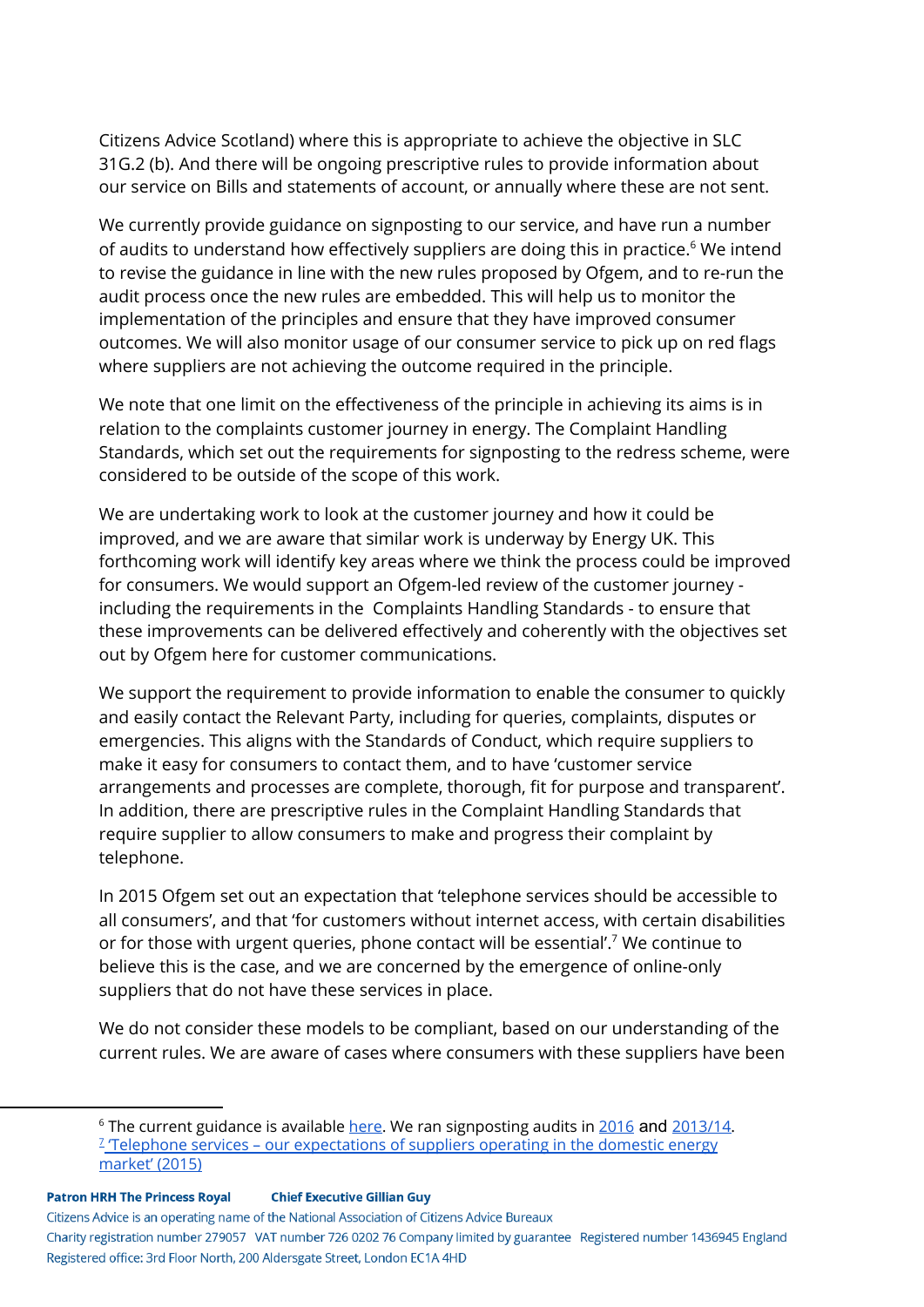disconnected from their supply for up to four days while they struggle to contact their supplier.

Ofgem has proposed that it will retain a prescriptive requirement for telephone services to help consumers in gas emergencies, as this is a 'minimum health and safety standard'. There is clear evidence that disconnection from gas and electricity supply can cause physical and mental harm. A telephone service for customers in this situation should also be a minimum health and safety standard, and could be inserted as a prescriptive requirement in these rules.

## **Question 6: Do you agree that our proposals reflect our policy intent relating to Bills and billing information?**

We support the introduction of the Bills and billing information principle, and in particular expect that this should ensure that prepayment and smart meter customers receive billing information in future. We support the removal of prescription related to the content and format of these communications, in order to make them more engaging for consumers. We also support the change to define Relevant Billing Information, which makes it clearer to what components this includes.

However, we think that the new drafting makes it likely that more consumers will receive only Relevant Billing Information, rather than Bills and statements of account.

As Ofgem sets out in the consultation, Bills are demands for payment which are only required for customers paying on receipt of bills. Statements of account are provided to direct debit and (some) prepayment customers to tell them about the status of their account. In the original drafting of this principle, it was our understanding that all consumers would receive a Bill and/or statement of account, at least some of the time.

The new drafting, is to provide 'Relevant Billing Information, *and where relevant* Bills or statements of account'. Ofgem sets out that it expects some suppliers may consider that Bills and statements are never relevant to some consumers.

As consumers move onto smart meters - and the requirement for Bills and statements of account at SLC 21B.5 no longer apply - suppliers may decide that statements of account are no longer relevant to direct debit customers. This would greatly expand the number of customers who do not receive these communications.

In response to previous consultations on customer communications we have set out our view that all consumers should receive Bills and statements of account, at least some of the time. We recognise that Ofgem think this could stifle innovation in communications. However we think that these communications will remain important to some customers - such as those who are offline, or who rely on the support of others to help them with their bills - for some time to come. We think that in its decision Ofgem should clarify that when considering the relevance of Bills and statements of account in SLC 31H.1 suppliers must take account of the consumers'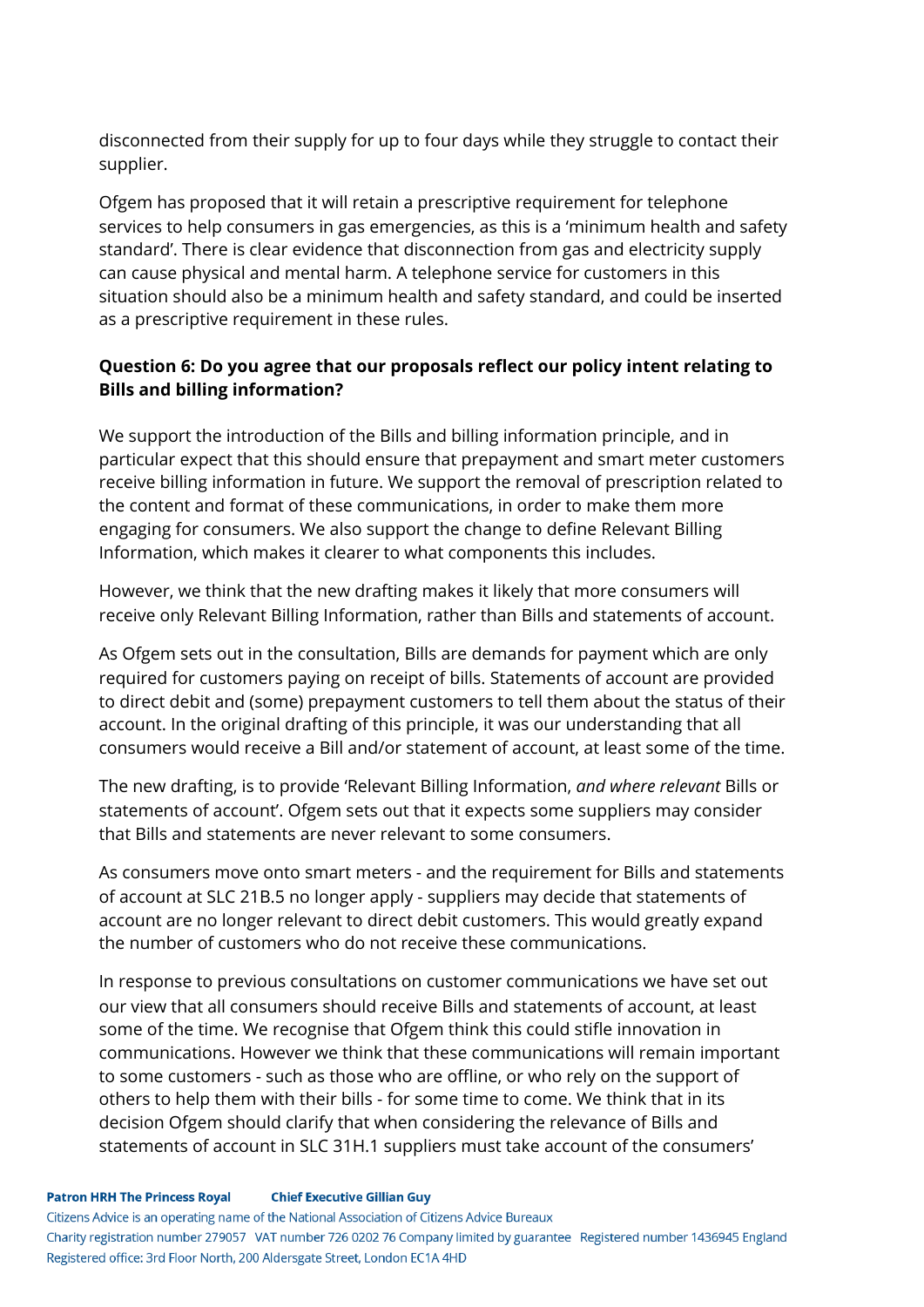characteristics, Tariff features and, where appropriate, preferences - rather than simply what meter type they have or which payment method they use. This will ensure that suppliers continue to provide Bills and statements of account to those who want or need them most.

In addition, we are concerned that consumers who only receive Relevant Billing Information will not be able to have a copy available for reference, as the new prescriptive rule (SLC 31H.3) applies only to Bills and statements of account. We strongly support the proposal for consumers to be able to easily retain this information, as we think this is helpful in the case of disputes, or where the consumer wants to share copies of this information with advice services.

We are aware that SLC 21B.9 already requires suppliers to provide energy billing and historical consumption data to customers on request. We would support this requirement being moved to SLC 31H to ensure that suppliers are aware that they must provide this information on request to consumers who have only received Relevant Billing Information and who need this information. This could mitigate the risk that consumers, who only receive Relevant Billing Information, will struggle to get records of their consumption and payment.

In relation to billing frequency we support the removal of prescriptive requirements. We think that suppliers will be incentivised to continue to provide bills, statements or relevant billing information regularly, in order to comply with the backbilling protections. We would also expect the requirement for suppliers to take account of customer preferences (where appropriate) should lead them to offer regular billing options. Evidence we submitted to Ofgem previously demonstrated that most customers wanted to be billed at their current frequency or more often, with monthly and quarterly billing being the two most popular options. ${}^{8}$  The introduction of Relevant Billing Information should allow suppliers to provide important billing information more regularly, and in impactful ways.

Ofgem should closely monitor how suppliers implement this principle, with particular regard for whether billing frequency declines, and the extent to which suppliers choose to send Relevant Billing Information rather than Bills and statements of account. The risks are particularly high for prepayment customers, as the removal of Annual Statements considerably reduces the amount of communication they will receive based only on prescriptive rules.

## **Question 7: Do you agree that our proposals reflect our policy intent relating to contract changes?**

We broadly support the proposals. It is vital that consumers receive information that helps them understand contract changes and take action as appropriate. This is

**Patron HRH The Princess Royal Chief Executive Gillian Guy** 

Citizens Advice is an operating name of the National Association of Citizens Advice Bureaux

<sup>8</sup> Citizens Advice response to Ofgem's working paper on domestic supplier [customer](https://www.citizensadvice.org.uk/about-us/policy/policy-research-topics/energy-policy-research-and-consultation-responses/energy-consultation-responses/response-to-ofgems-working-paper-on-domestic-supplier-customer-communications-rulebook-reforms/) [communications](https://www.citizensadvice.org.uk/about-us/policy/policy-research-topics/energy-policy-research-and-consultation-responses/energy-consultation-responses/response-to-ofgems-working-paper-on-domestic-supplier-customer-communications-rulebook-reforms/) rulebook reforms (2018)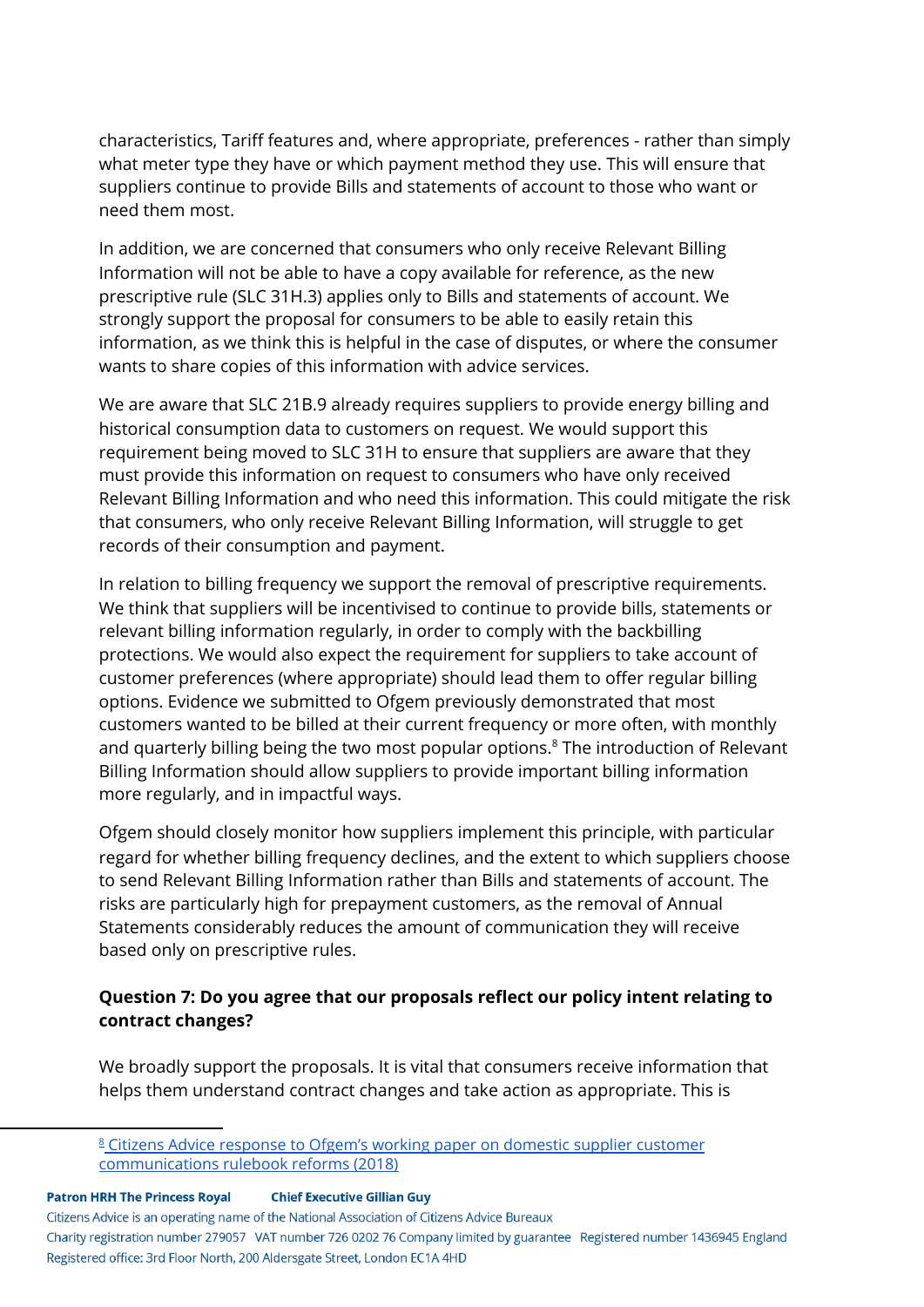particularly important in the context of the forthcoming price cap. Ofgem has proposed reviewing the level of the cap every six months. This would mean a consumer on the SVT would receive a notifications this often, but only if the price rises. Well designed and timed notices will help ensure consumers on these tariffs understand that they are still be able to save money by switching supplier, even with the cap in place.

We previously supported Ofgem including notification of price decreases in this principle. We recognise that this does not necessarily require the same notification period as a price decrease, but we continue to think these notifications would be useful prompts to consumers on the cap to engage, while the detail of the new price would protect them from switching to tariffs that meant they were worse off.

We recognise that there should be commercial incentives to inform customers of price decreases, and we also support Ofgem's view that suppliers would need to assess the need for notification under the Standards of Conduct. Nonetheless, these price decrease notices will not form a Key Prompt Point under the new rules, and will therefore not necessarily include prompts to engage. We would prefer that Ofgem retained the requirement for price decreases to be notified to customers, and for these to form a Key Prompt Point.

In relation to other changes, we remain of the view that in relation to complex time of use tariffs suppliers will need to carefully consider the impact of non-price changes such as the hours for certain rates, and whether these will be disadvantageous. Any assessment should be done conservatively, and not make assumptions over the future behaviour of the consumer.

We strongly support the new proposal to require notices to be sent at 'an appropriate time that is designed to prompt that Domestic Customer to make an informed choice'. This should prevent suppliers sending notices excessively in advance of the contract change, which could decrease consumer engagement.

We also strongly support the change to require the switching window to start either 49 days before the end of the contract, or when the statement of renewal terms is sent, whichever is earlier. This will allow suppliers flexibility in sending the notice, and ensure consumers are able to act on the information they receive, without penalty. It will also act as a commercial incentive (in addition to the regulatory imperative) not to send these notices excessively early. We note that this rule would not prevent other forms of 'light touch' communication in advance of the switching window to consumers who might benefit from a warning that this is coming - for example consumers who have a debt that will need to clear in order for them to switch.

We recognise the risk that if suppliers send these notices near to the contract end date, some consumers may not be aware that they were able to switch away without exit fees from the start of the switching window. This could mean they miss out on particular deals if prices rise between the window starting and the consumer switching.